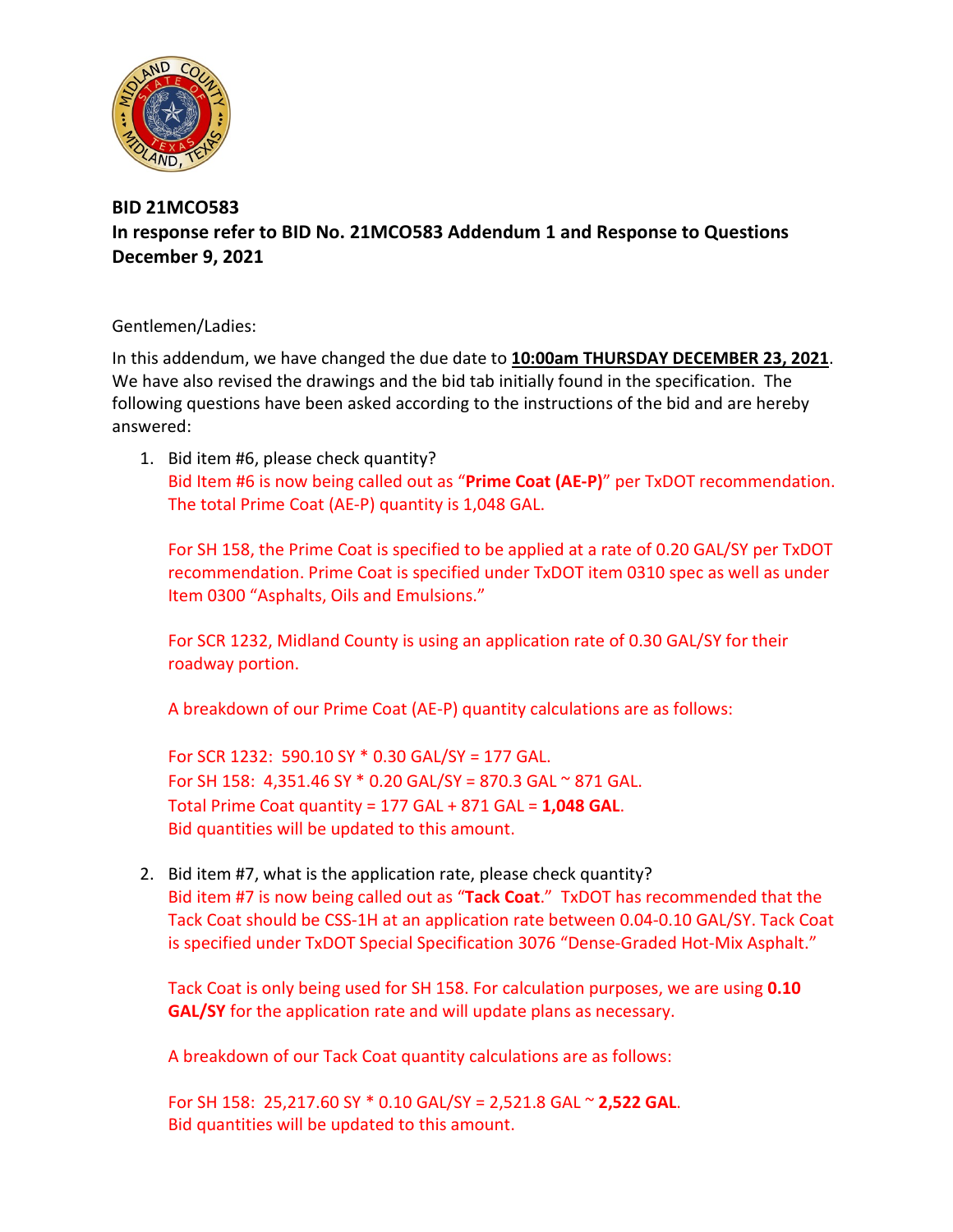3. Bid item #8, what is the application rate?

Bid Item #8 is now being called out as "**D-GR HMA TY-D PG 64-22 (EXEMPT)**" for the PROP. DENSE GRADED "B" MIX (APPROX. 4") for the SH 158 proposed shoulders per TxDOT recommendation. There is not an "application rate" associated with this line item.

This quantity is only being used on SH 158.

A breakdown of our "D-GR HMA TY-D PG 64-22 (EXEMPT)" quantity calculations are as follows:

For SH 158: 4,351.46 SY \* 4 \* 115/2,000 = 1,000.84 TN ~ **1,001 TN**. Bid quantities will be updated to this amount.

4. Bid item #9, what is the application rate?

Bid Item #9 is now being called out as "**D-GR HMA TY-B PG64-22 (EXEMPT)**" for the DENSE GRADED "D" (1.5") for the SH 158 overlay per TxDOT recommendation. There is not an "application rate" associated with this line item.

This quantity is also being used on the County of Midland SCR 1232 for the HMAC (3") TY D.

A breakdown of our "D-GR HMA TY-B PG64-22 (EXEMPT)" quantity calculations are as follows:

For SH 158: 25,217.60 SY \* 1.5 \* 115/2,000 = 2,175 TN. For SCR 1232: 645.09 SY \* 3 \* 115/2,000 = 111.28 ~112 TN. Total Quantity for TY D (SH 158 & SCR 1232) = 2,175 TN + 112 TN = **2,287 TN**. Bid quantities will be updated to this amount.

5. Bid item #10, please check quantity? Typical on sheet 4 only calls for 6' & 10'? The Typical Section shoulder widths vary from the transitions to the added middle lane. Contractor to refer to pavement plan callouts for overall limits.

This quantity is only being used on SH 158.

A breakdown of our "**FL BS(CMP IN PLC)(TY A GR 4)(8")**" quantity calculations are as follows:

For SH 158: 4,351.46 SY ~ **4,352 SY**. Bid quantities will be updated to this amount.